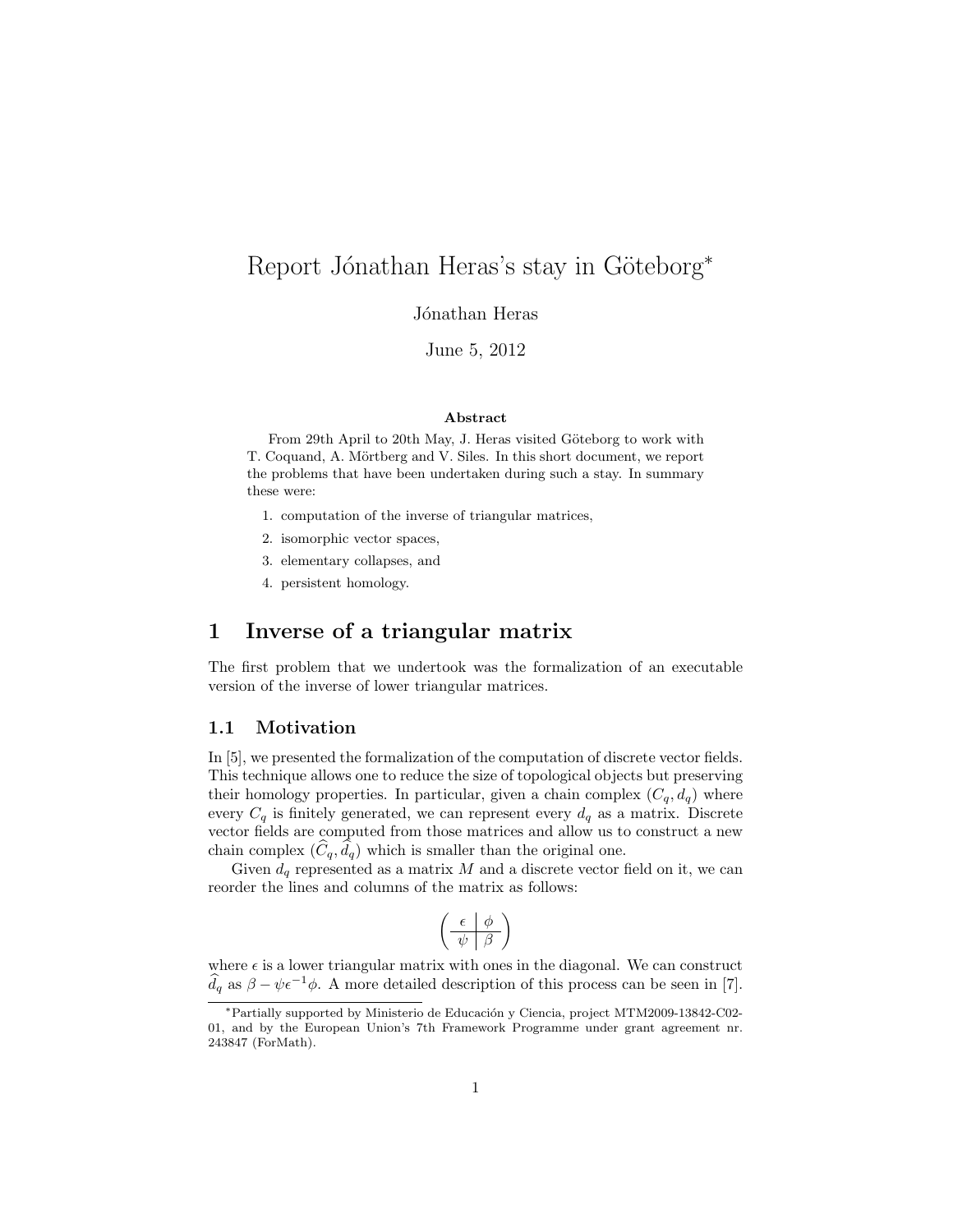The SSREFLECT library contains all the necessary definitions to construct  $d_q$  in an abstract way, that is to say using the matrix representation of SSRE-FLECT. However using such a representation we cannot perform computations. To handle this issue, we can use the CoqEAL library [\[1\]](#page-16-1) where executable counterparts of some of the algorithms for matrices have been defined. However, this library does not contain an algorithm to compute the inverse of matrices.

The first attempt to formalize an executable counterpart for the inverse algorithm algorithm was quite naive. In particular, using the different tools available in the CoqEAL library we defined a direct translation of the inverse algorithm (which is based on the computation of adjugates). This implementation is quite inefficient and we are only able to compute the inverse of matrices up to size  $7 \times 7$ .

Then, we undertook the task of developing an efficient inverse algorithm for the case of lower triangular matrices with ones in the diagonal.

#### 1.2 Formalization in CoQ/SSREFLECT

In order to formalize the inverse of lower triangular matrices with 1's in the diagonal, we have followed the methodology presented in [\[1\]](#page-16-1).

Firstly, we have defined an algorithm for SSREFLECT matrices; since, we know that we are going to work with triangular matrices with 1's in the diagonal, we can define a quite efficient algorithm. Such an algorithm is defined recursively, in particular, we have a matrix of the form:

$$
M=\left(\begin{array}{c|cc}1&0&\dots&0\\ \hline c&\quad&\ddots\end{array}\right)
$$

if we know the inverse for  $N$ , then we can construct the inverse of  $M$  as follows:

$$
M = \left(\begin{array}{c|cc} 1 & 0 & \dots & 0 \\ \hline -N^{-1} \times c & N \end{array}\right)
$$

The base case is just the matrix (1). Such an algorithm is defined in SSRe-FLECT as follows:

```
Fixpoint fast_invmx (m : nat) : 'M[R]_m -> 'M[R]_m :=match m return 'M[R]_m -> 'M[R]_m with
 | S p => fun (M : 'M[R]_-(1 + p)) =>
          let: N := fast_invmx (drsubmx M) in
          block_mx 1%:M 0 (- N *m dlsubmx M) N
 | 0 \implies fun = > 1%:M
 end.
```
Subsequently, we prove that this algorithm is equivalent to the inverse algorithm implemented in SSREFLECT. To this aim, we firstly define the notion of lower triangular matrix with ones in the diagonal.

```
Definition lower1 m (M : 'M[R]_m) :=
 forall (i j : 'I_m), i <= j -> M i j = (i == j)%:R.
```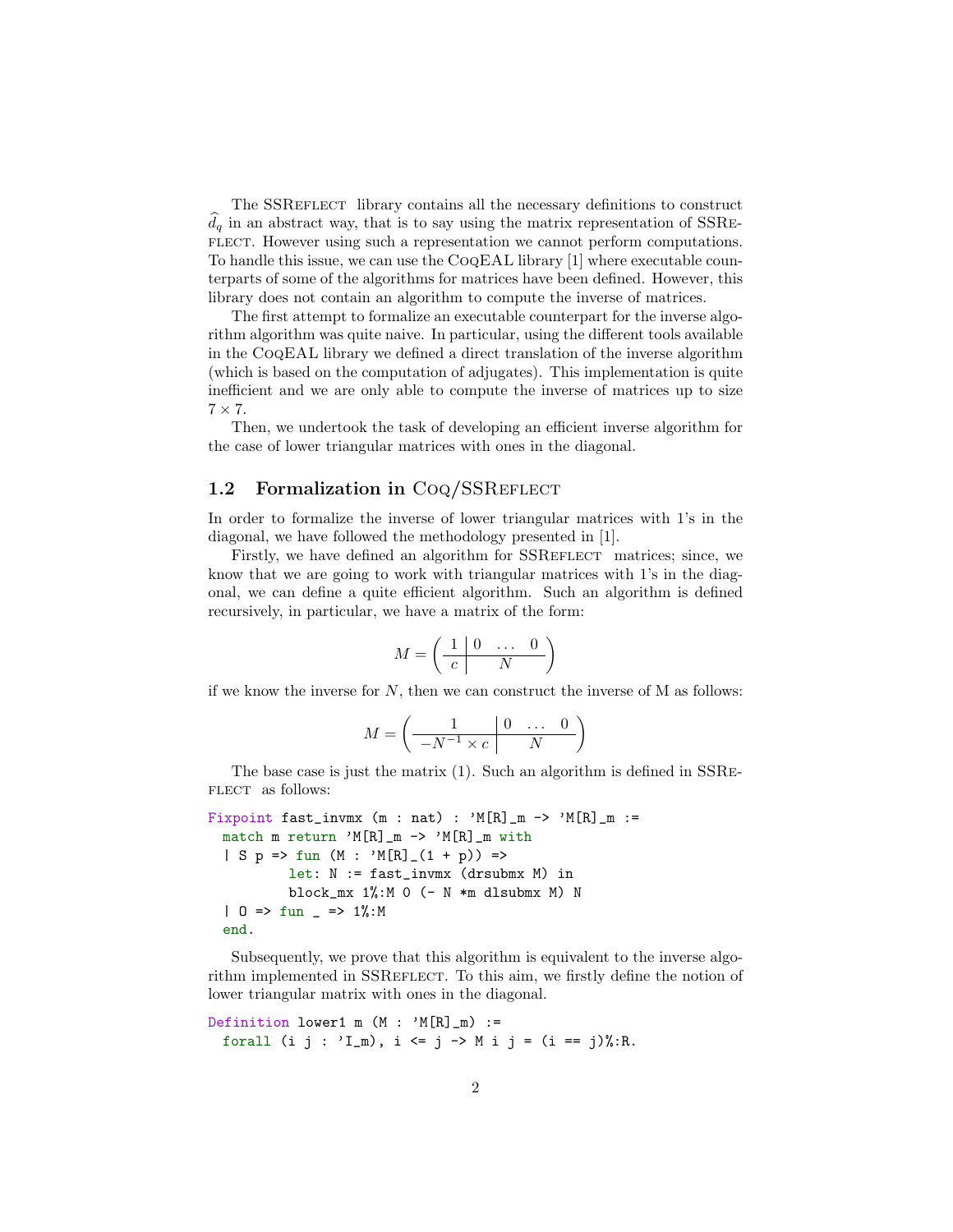Afterwards, we prove that given a lower triangular matrix with ones in the diagonal M, then  $M \times \hat{M} = 1$  where  $\hat{M}$  is the result obtained with our algorithm, and 1 is the identity matrix.

Then, we prove that the inverse of a matrix is unique:

Lemma invmx\_uniq m  $(M M' : 'M[R]_m)$  :  $M \ast m M' = 1\%; M \rightarrow M' = invmx M.$ 

Finally, we formalize that our algorithm is equivalent to the inverse of SS-REFLECT for lower triangular matrix with ones in the diagonal.

```
Lemma fast_invmxP m (M : 'M[R]_m) (H : lower1 M) :
 fast_invmx M = invmx M.
```
Once that this task is fulfilled, we can define the computation of the inverse of matrices encoded as sequences of sequences using the CoqEAL library [\[1\]](#page-16-1).

```
Fixpoint cfast_invmx (m : nat) (M : seqmatrix CR) :=
 match m with
 | S p =>
  let: N := cfast_invmx p (drsubseqmx 1 1 M) in
  block_seqmx (seqmx1 _ 1) (seqmx0 _ 1 p)
              (mulseqmx (oppseqmx N) (dlsubseqmx 1 1 M)) N
  | 0 => seqmx1 = 0
 end.
```
The correctness of this algorithm is expressed through the following morphism lemma, stating that the concrete representation of the inverse of a matrix is the concrete inverse of its concrete representation:

```
Lemma cfast_invmxP : forall (m : nat),
 {morph (@seqmx_of_mx _ CR m m) : M / fast_invmx M >->
     cfast_invmx m M}.
```
Now, we can use this algorithm to effectively compute the inverse of lower triangular matrices with ones in the diagonal.

With this algorithm we can handle matrices up to size  $20 \times 20$ .

#### 1.3 Haskell algorithm

Using the extraction mechanism of CoQ, we can obtain the HASKELL code for our algorithm to compute the inverse of matrices. Some modification are necessary in the code extracted, but can be considered quite direct.

Using the Haskell algorithm we can compute the inverse of matrices of approximately  $10000 \times 10000$  in a few seconds.

### 2 Isomorphic Vector Spaces

In this section, we present the formalization in  $\text{Coq}/\text{SSREFLECT}$  of the mathematical result which says that two vector spaces of the same dimension are isomorphic.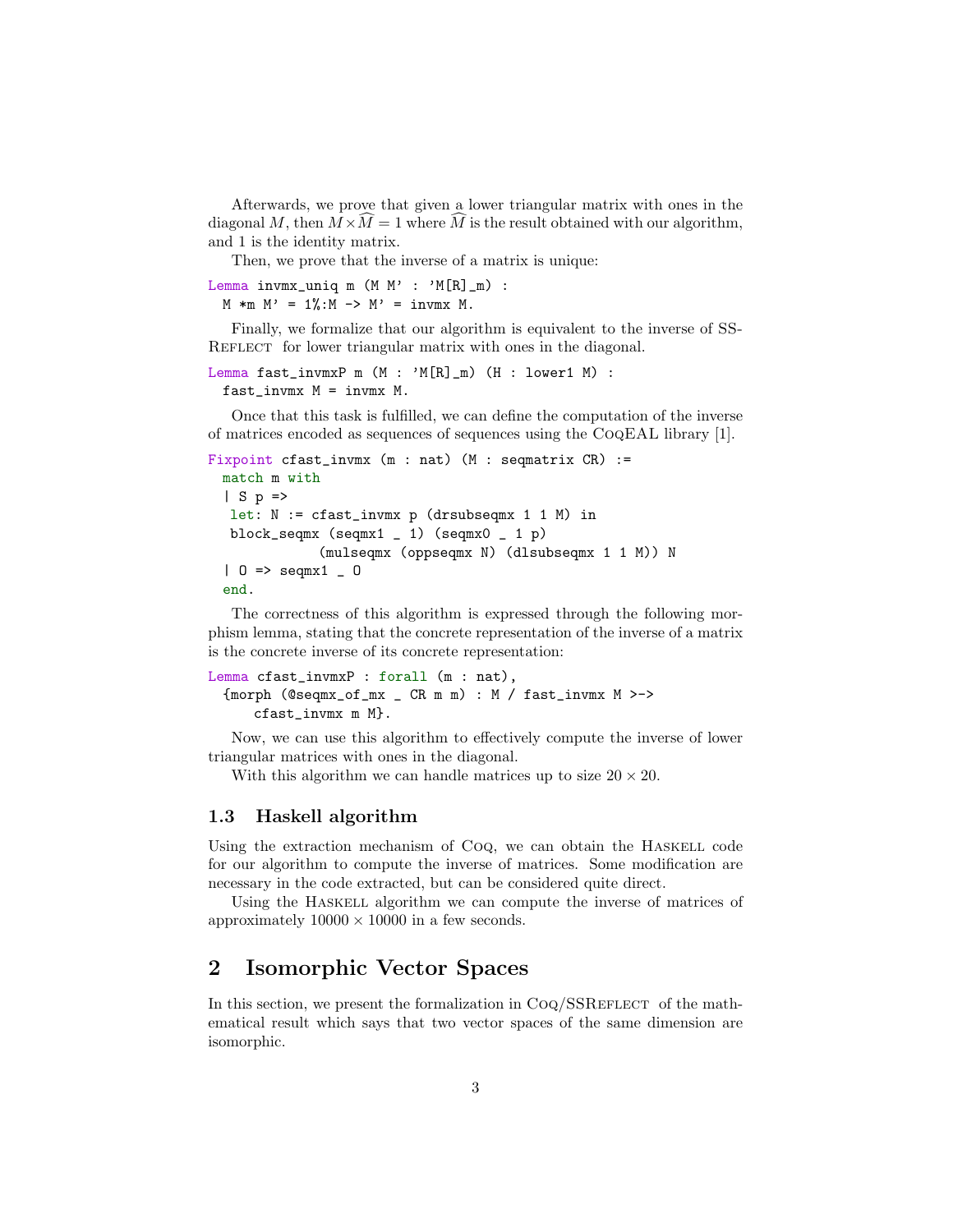#### 2.1 Motivation and previous work

The notion of reduction is an instrumental notion in the Effective Homology Theory [\[8\]](#page-17-1).

**Definition 1** A reduction  $\rho$  between two chain complexes  $C_*$  and  $D_*$ , denoted in this report by  $\rho: C_* \Rightarrow D_*,$  is a triple  $\rho = (f, g, h)$ 

$$
\bigwedge^h C_* \xrightarrow{f} D_*
$$

where f and g are chain complex morphisms, h is a graded group morphism of degree  $+1$ , and the following relations are satisfied:

- 1)  $f \circ g = Id_{D_*};$
- 2)  $d_C \circ h + h \circ d_C = Id_{C_*} g \circ f;$
- 3)  $f \circ h = 0;$   $h \circ g = 0;$   $h \circ h = 0.$

The importance of reductions lies in the following fact.

<span id="page-3-0"></span>**Theorem 2** Let  $C_* \Rightarrow D_*$  be a reduction, then  $C_*$  is the direct sum of  $D_*$  and an acyclic chain complex; therefore the graded homology groups  $H_*(C_*)$  and  $H_*(D_*)$  are canonically isomorphic.

In the work [\[2\]](#page-16-2), we presented a formalization of homology groups working with vector spaces in CoQ/SSREFLECT.

In addition, we have defined the notion of reduction in such a theorem prover.

```
(* Chain Complex definition *)
Definition is_ChainComplex_VS (K : fieldType)
 (V0 V1 V2 : vectType K) (d2 : 'Hom(V2,V1)) (d1 : 'Hom(V1,V0)) :=
      (d1 \o d2 = \0)%VS.
Record ChainComplex_VS (K : fieldType) :=
{ V0 : vectType K;
  V1 : vectType K;
  V2 : vectType K;
  d2 : 'Hom(V2,V1);d1 : 'Hom(V1,V0);
  CC_VS_proof: is_ChainComplex_VS d2 d1
 }.
(* Chain Complex Morphism definition *)
Notation
```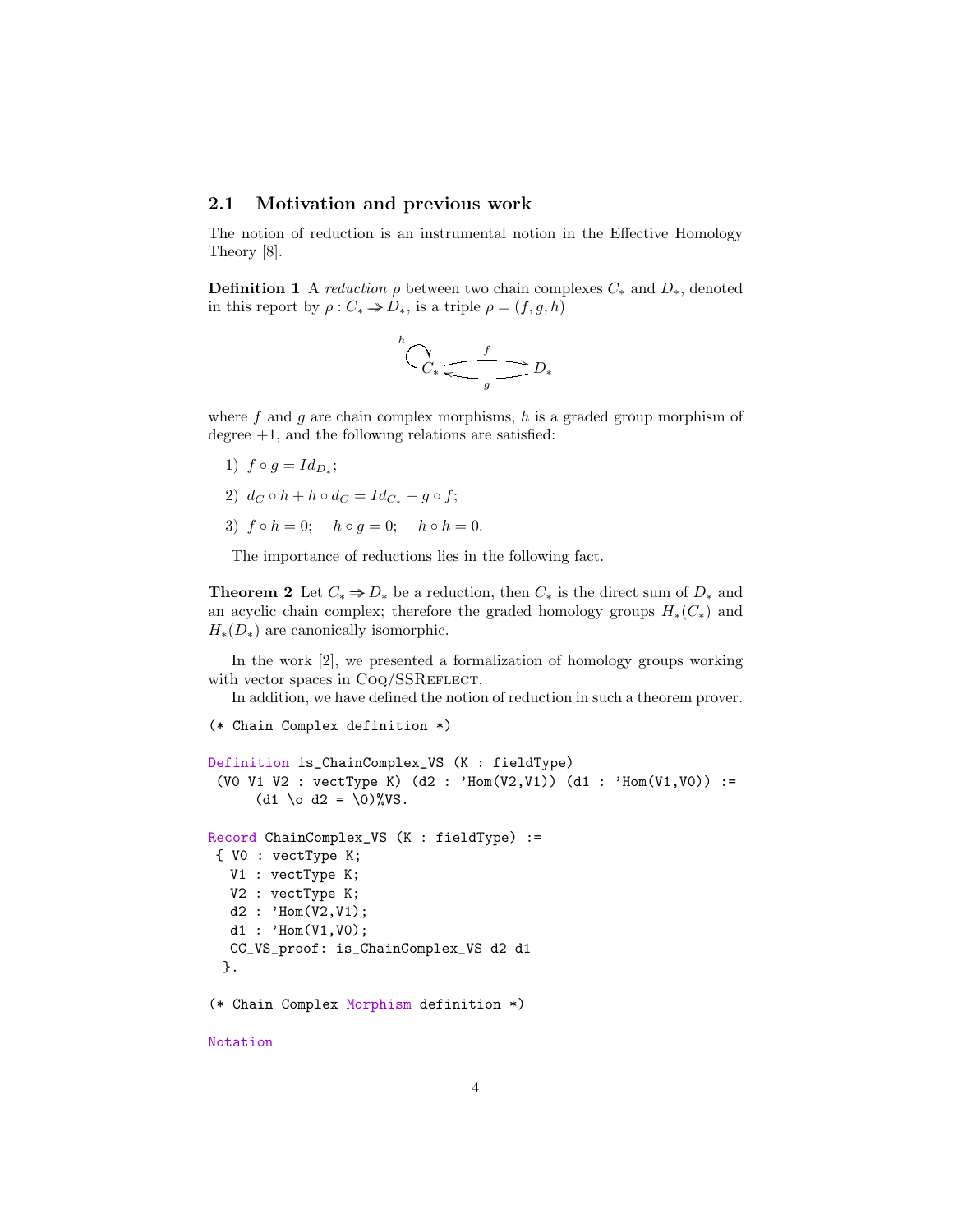```
"'d1' C" := (d1 C) (at level 0, format "'[' 'd1' C ']'").
Notation
"'d2' C'' := (d2 C) (at level 0, format "'[' 'd2' C ']'").
Definition is_ChainComplexMorphism_VS (K : fieldType)
  (C D : ChainComplex_VS K) (f0 : 'Hom((V0 C),(V0 D)))
  (f1 : 'Hom((V1 C), (V1 D))) (f2 : 'Hom((V2 C), (V2 D))) :=((f0 \ 0 d1(C)) = (d1(D) \ 0 f1)) WS \wedge ((f1 \ 0 d2(C)) =(d2(D) \  \  \  \)  f2)) WS.
Record ChainComplexMorphism_VS (K : fieldType)
 (C D : ChainComplex_VS K) :=
{ f0_VS : 'Hom((V0 C),(V0 D));
  f1_VS : 'Hom((V1 C), (V1 D));f2_VS : 'Hom((V2 C), (V2 D));CCM_VS_proof: is_ChainComplexMorphism_VS f0_VS f1_VS f2_VS
 }.
(* Homotopy operator definition *)
Record HomotopyOperator_VS (K : fieldType)
(C : ChainComplex_VS K) :=
{ h0_VS : 'Hom((V0 C),(V1 C));
  h1_VS : 'Hom((V1 C),(V2 C))
 }.
(* Reduction definition *)
Notation
"'d1' C " := (d1 C) (at level 0, format "'[' 'd1' C ']'").
Notation
"'d2' C'' := (d2 C) (at level 0, format "'[''d2' C']'").
Notation
"f '0'" := (f0_VS f) (at level 0, format "'[' f '0' ']'").
Notation
"f '1'" := (f1/VS f) (at level 0, format "'[' f '1' ']'").
Notation
"f '2'" := (f2/VS f) (at level 0, format "'[' f '2' ']'").
Notation
"h 'o0'" := (h0_VS h) (at level 0, format "'[' h 'o0' ']'").
Notation
"h 'o1'" := (h1/VS h) (at level 0, format "'[' h 'o1' ']'").
Definition is_Reduction_VS (K : fieldType)
  (C D : ChainComplex_VS K) (f : ChainComplexMorphism_VS C D)
```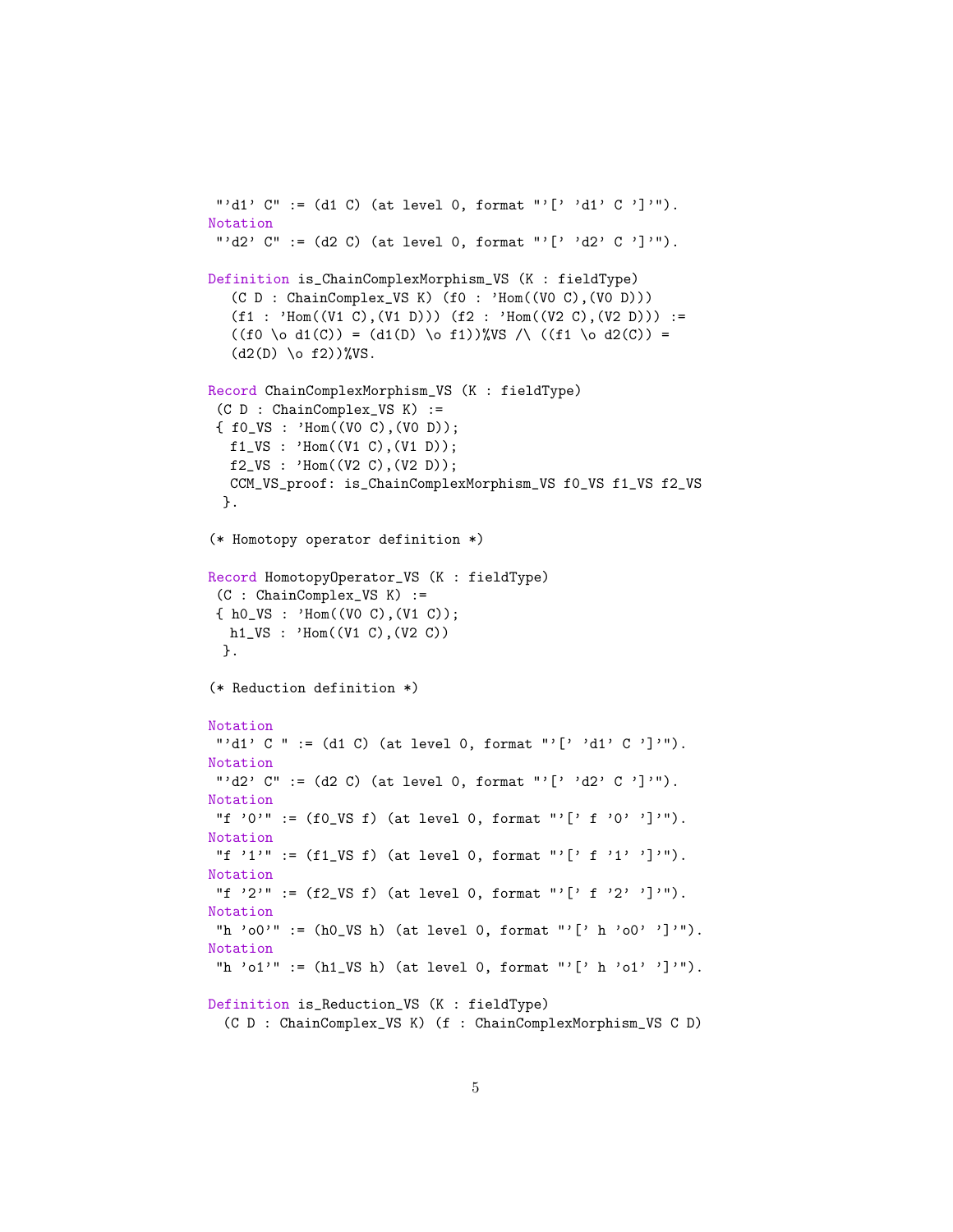```
(g : ChainComplexMorphism_VS D C) (h : HomotopyOperator_VS C)
    :=
 ((f)0 \ (g)0 = 1)%VS /
 ((f)1 \ (g)1 = \1)%VS /\
 ((f)2 \ (g)2 = \1)%VS /\
 (d2(C) \ 0 \ (h) 01) \ + \ (h) 00 \ 0 d1(C)) \ + \ (g) 1 \ 0 \ (f) 1) = \ 1 / \sqrt{2}((h) \circ 1 \ \lozenge \ (h) \circ 0 = \lozenge \)%VS /
 ((f)1 \ (h)00 = \ 0)%VS /
 ((f)2 \ (h)01 = \0) WS /
 ((h) o (g) 0 = \0)%VS /\
 ((h) \circ 1 \setminus \circ (g) 1 = \setminus 0) WS.
```

```
Record Reduction_VS (K : fieldType)
 (C D : ChainComplex_VS K) :=
 { f : ChainComplexMorphism_VS C D;
  g : ChainComplexMorphism_VS D C;
  h : HomotopyOperator_VS C;
  Reduction_VS_proof: is_Reduction_VS f g h
 }.
```
It is worth noting that we do not work with a complete chain complex, but just with the minimal part to compute a homology group; that is three vector spaces and two morphism between them. The rest of definitions (chain complex morphisms, homotopy operators and reductions) are consistent with this representation.

Moreover, we have proved in Coq/SSREFLECT that given a reduction  $\rho$ :  $C_* \Rightarrow D_*$  the dimension of  $H_*(C_*) = H_*(D_*)$ . This result is stated in the following way.

```
Variables (K : fieldType) (C D : ChainComplex_VS K)
  (rho : Reduction_VS C D).
```
Lemma reduction\_preserves\_betti : Betti C = Betti D.

where Betti C computes the dimension of the homology group associated with C.

Therefore, if we are able to prove that two vector spaces with the same dimension are isomorphic, we have the result stated in Theorem [2.](#page-3-0)

### 2.2 Formalization

Vector spaces are internally encoded as matrices; and the dimension of a vector space is the rank of the matrix associated with it.

Therefore, to prove that two vector spaces with the same dimension are isomorphic, we firstly prove a result about matrices, which says that given two matrices M and M' with the same rank; then M  $\ast$ m invmx (row\_ebase M) $\ast$ m row\_ebase  $M' = M'$  where row\_ebase is the extended row base of a matrix.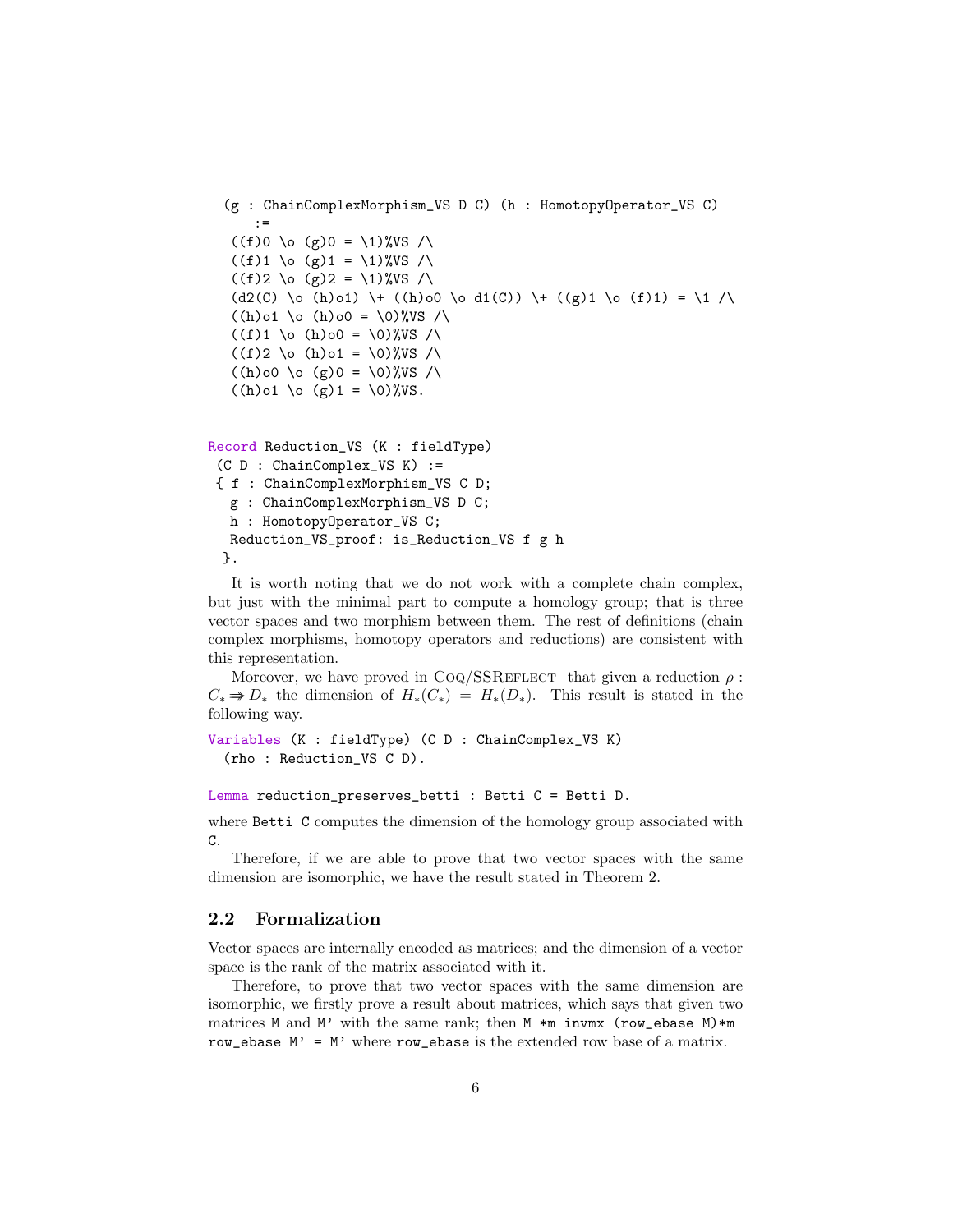```
Variable (K : fieldType).
Variables (V V' : vectType K).
Definition base_change m (M \t M' : 'M[K]_m) :=
 invmx (row_ebase M) *m row_ebase M'.
Lemma base_changeP m (M M' : 'M[K]_m) (hM : \rank M = \rank M') :
 (M *m base_{change} M M' == M')%MS.
(* Any two vector spaces of the same dimension are isomorphic *)
Lemma iso (V1 V2 : {vspace V}) (hdim : \dim V1 = \dim V2) :
```
exists (f :  $'End(V)$ ), bijective f /\ (f @: V1 == V2)%VS.

### 3 Elementary collapses

In this section, we introduce the formalization of elementary collapses in Coq/ SSREFLECT.

### 3.1 Motivation and previous work

The notion of elementary collapses is presented in Section 2.4 of the book [\[6\]](#page-17-2). Elementary collapses are a method which allows one to reduce the number of simplexes (cubes) of a simplicial (cubical) complex but preserving the homology of the object.

We have noticed that an elementary collapse is just a particular case of an admissible discrete vector field. Therefore, we do not need to develop a new whole CoQ/SSREFLECT theory about elementary collapses but we can reuse the previous work done for admissible discrete vector fields.

Given a simplicial complex, an elementary collapse is a pair  $(\sigma, \tau)$  such that σ and τ are simplexes of dimension n and n + 1, σ is a face of τ and σ is not face of any other simplex of the simplicial complex.

Elementary collapses can be obtained from the incidence matrices. Namely, the rows of an incidence matrix which consists of one 1 and the rest elements 0s comes from elementary collapses.

As we have explained in Subsection [1.1,](#page-0-0) when we have a matrix M and a discrete vector field on it (in this case coming from an elementary collapse), we can reorder the lines and columns of the matrix as follows:

$$
\left(\begin{array}{c|c}\n\epsilon & \phi \\
\hline\n\psi & \beta\n\end{array}\right)
$$

and construct the reduced matrix  $\hat{d}_q$  as  $\beta - \psi \epsilon^{-1} \phi$ . In the case of elementary collapses, we have that  $\phi$  is a null line, therefore, the reduce matrix is just  $\beta$ .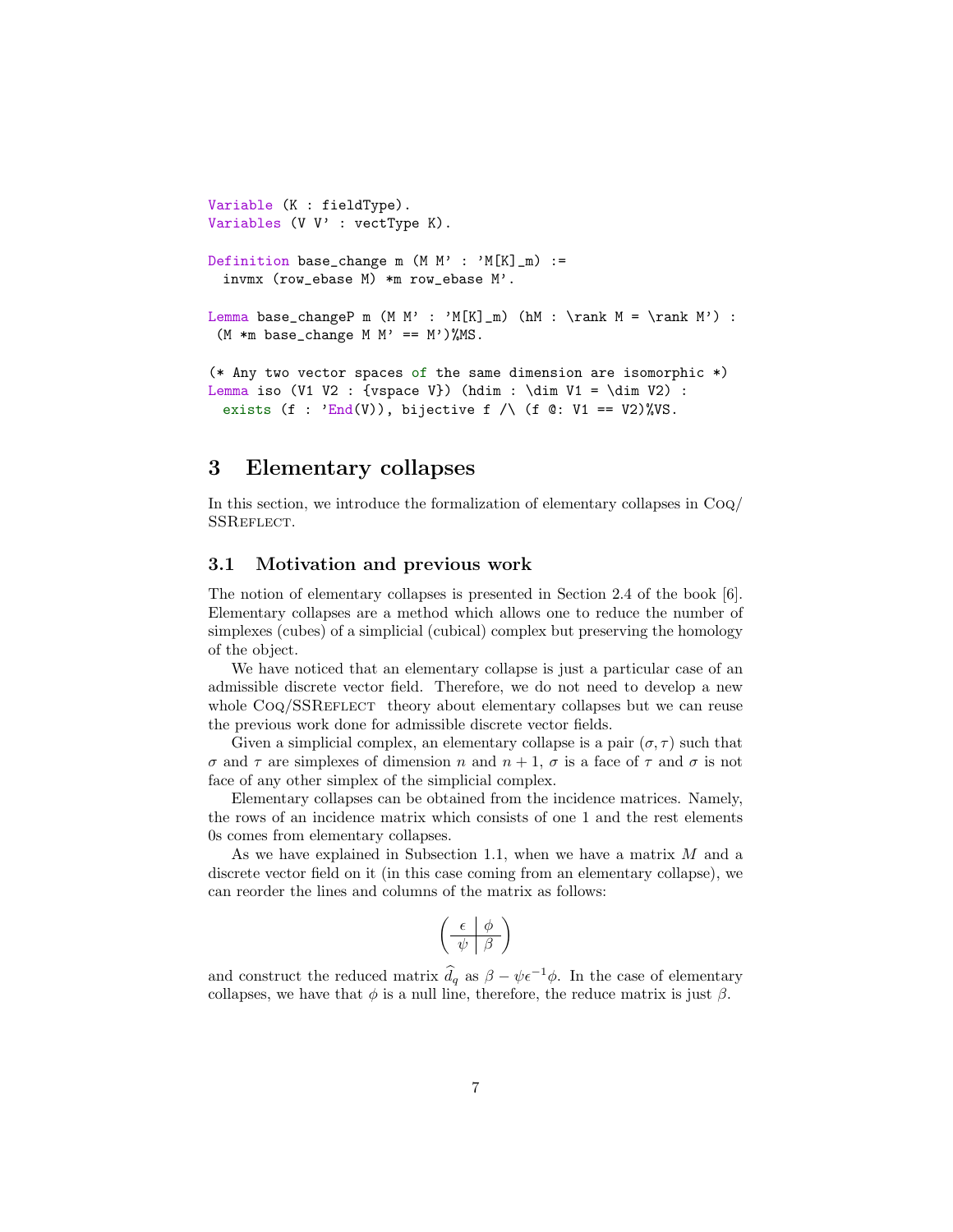### 3.2 Formalization

First of all, we have defined the function in charge of looking for a collapse in a matrix (represented as a sequence of sequences). Such a function is called find\_collapse\_rows and search a line of the matrix with just one 1 and the rest of the elements null.

```
Fixpoint search (T : eqType) (a : pred (seq T)) (s : seq (seq T))
    :=
match s with
| nil => nil
|x|: s' => if a x then x else (search a s')
end.
```

```
Definition find_collapse_rows (s : seqmatrix Z2) :=
  search (fun i => (count (@pred1 Z2 1) i) == 1\%N) s.
```
Subsequently, we define a function to find the position of such a line (position\_collapse\_aux ), and another one to generate the relations which are necessary to construct the admissible discrete vector field (generate\_relations).

```
Definition position_collapse_aux (s : seqmatrix Z2) (l : seq Z2)
    :=
  (pair (index l s) (index 1 l)).
Definition generate_relations i j M :=
  map (fun s => i::s::nil) (filter (fun m => ((compij m j M) !=
      0) && (i != m)) (iota 0 (size M))).
```
Afterwards, we prove that elementary collapses really produce admissible discrete vector fields.

```
Lemma Vecfieldadm_collapse M m n: (is_matrix m n M) -> (M ==
    [::) = false -> (find_collapse_rows M == [::) = false ->
  let pos_collapse := (position_collapse_aux M (
      find_collapse_rows M)) in
      Vecfieldadm M [::pos_collapse] (generate_orders (fst
          pos_collapse) (snd pos_collapse) M).
```
As a result of that, we can reuse the previous development about discrete vector fields, in particular, the function getMatrixReduced which produces the reduced matrix as explained at the beginning of this section and reorderM\_dvf which reorders a matrix given an admissible discrete vector field.

```
Definition reduce_with_collapse_step1 (s : seqmatrix Z2) collapse
     :=
 getMatrixReduced 1 (reorderM_dvf [::(position_collapse_aux s
     collapse)] s).
```
The method of elementary collapses can be applied several consecutive times, to this aim, we have defined the following function.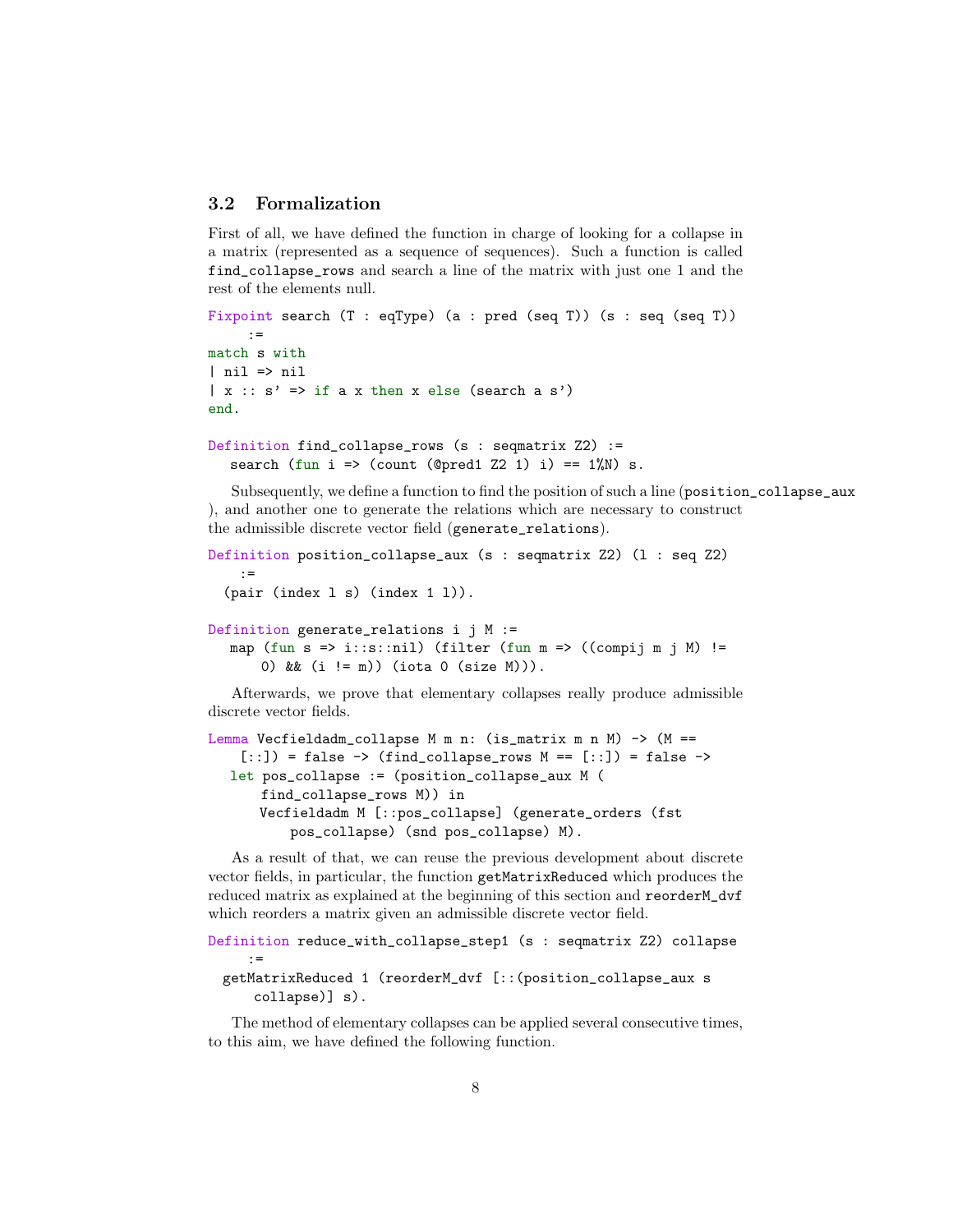```
Function reduce_with_collapses (M : seqmatrix Z2) {measure (fun M
     => (size M))} : (seqmatrix Z2) :=
if M == nil then
  M
else
let collapse := find_collapse_rows M in
    if (collapse == nil)
    then M
    else reduce_with_collapses (reduce_with_collapse_step1 M
        collapse).
```
The main particularity of such recursive function is that it has been defined using the command Function instead of Fixpoint. This is necessary because we need to provide a measure to ensure that such a function finishes. That measure is the size of the input matrix which is reduced in each recursive step since every time that we have an elementary collapse, the size of the matrix produced by reduce\_with\_collapse\_step1 is the size of the input matrix minus one.

The combination of this method and the one presented in [\[5\]](#page-16-0) can considerably reduce the size of the matrices making the computation of homology groups faster. It is worth noting that the combination of the methods is better that the application of just one of them. On the one hand, the theory of elementary collapses just removes "geometric" collapses but using the method introduced in [\[5\]](#page-16-0) we can also removes "algebraic" ones. On the other hand, the main problem of the method of [\[5\]](#page-16-0) is the computation of big inverse matrices; then, if we can firstly reduce the matrices using the method of elementary collapses, we will deal with the inverse of smaller matrices.

### 4 Persistent Homology

### 4.1 Motivation

The motivation of this part of the work was given in the talk [\[3\]](#page-16-3) which was presented in the Programming Logic Seminar during the stay of J. Heras in Göteborg.

### 4.2 Basis algorithm

Definition of an algorithm to compute a basis of a given matrix.

```
Fixpoint comp (n : nat) : rV[R]_n \rightarrow rV[R]_n \rightarrow bool * (R * R):=
 match n return 'rV[R]_n -> 'rV[R]_n -> bool * (R * R) with
 | S => fun (C D : 'rV[R] (1 + _)%N) =>
    if lsubmx C == 0then if lsubmx D = 0 then comp (rsubmx C) (rsubmx D) else
             (false,(C 0 0,D 0 0))
       else (true,(C 0 0,D 0 0))
```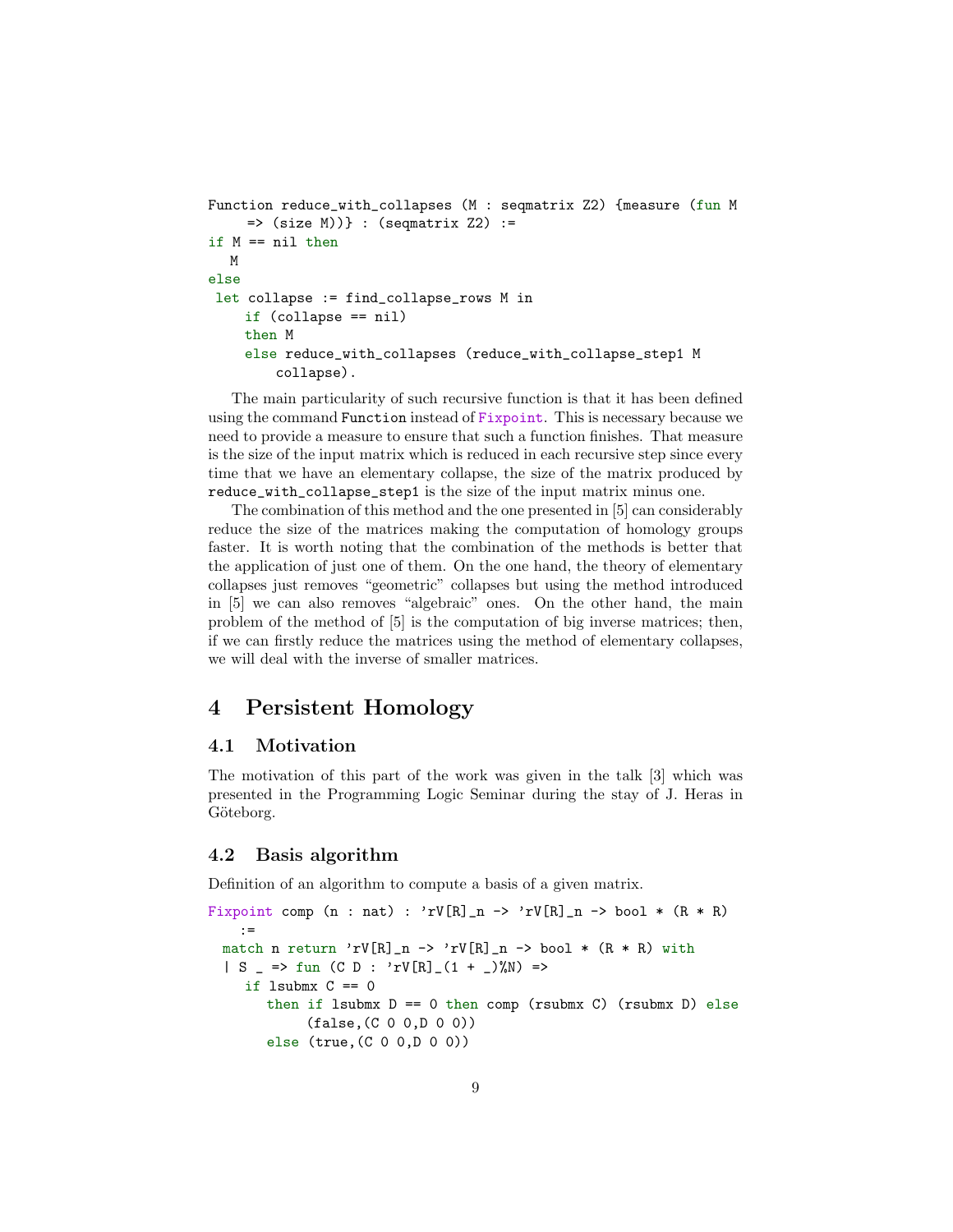```
| 0 \Rightarrow fun _ _ => (true, (0,0))
  end.
End Comp.
Notation 'A \geq B'' := (\text{comp } A B).1 : \text{comp\_scope}.Notation "A == B" := ((A \ge B) \& (B \ge B)) (CS : comp_scope.
Notation "A > B" := ((A \ge B) & ^{\sim} (B >= A))%CS : comp_scope.
Section basis.
Variable K : fieldType.
Fixpoint insert (m n : nat) (r1 : 'rV[K]_n) : 'M[K]_(m,n) -> 'M[K
    ]_{-}(m.+1,n) :=
  match m return 'M[K]_{(m,n)} \rightarrow M[K]_{(1 + m,n)} with
  | S = \gt{fun} (M : 'M[K] (1 + 2)M,N)) \Rightarrowlet r2 := row 0 M inif (r1 > r2)%CS
        then col_mx r1 M
        else if (r1 == r2)%CS
             then let: (a,b) := \text{(comp r1 r2)}.2 in
                  col_mx r2 (insert (r1 - a *: (b^- - 1 *: r2)) (
                       dsubmx M))
             else col_mx r2 (insert r1 (dsubmx M))
  | 0 \Rightarrow fun = > r1
  end.
Fixpoint basis (m n : nat) : 'M[K]_{m,n}) \rightarrow 'M[K]_{m,n} :=
 match m return 'M[K]_{(m,n) \rightarrow M[K]_{(m,n)} with
  | S => fun (M : 'M[K]_{-}((1 + _{})\%N,n)) => insert (row 0 M) (
      basis (dsubmx M))
  | 0 \Rightarrow fun = > 0
  end.
```
In order to prove the correctness of basis algorithm, we firstly verify that given a matrix  $M$  it generates the same row space that  $M$ .

Lemma eq\_basis : forall m n  $(M : 'M[K]_-(m,n))$ , (basis  $M :=: M)\text{/MS}$ 

Lemma eq\_basis\_row\_base m n  $(M : 'M[K]_-(m, n))$  : (basis  $M :=:$ row\_base M)%MS.

### 4.3 Kernel algorithm

.

Abstract version of the kernel algorithm: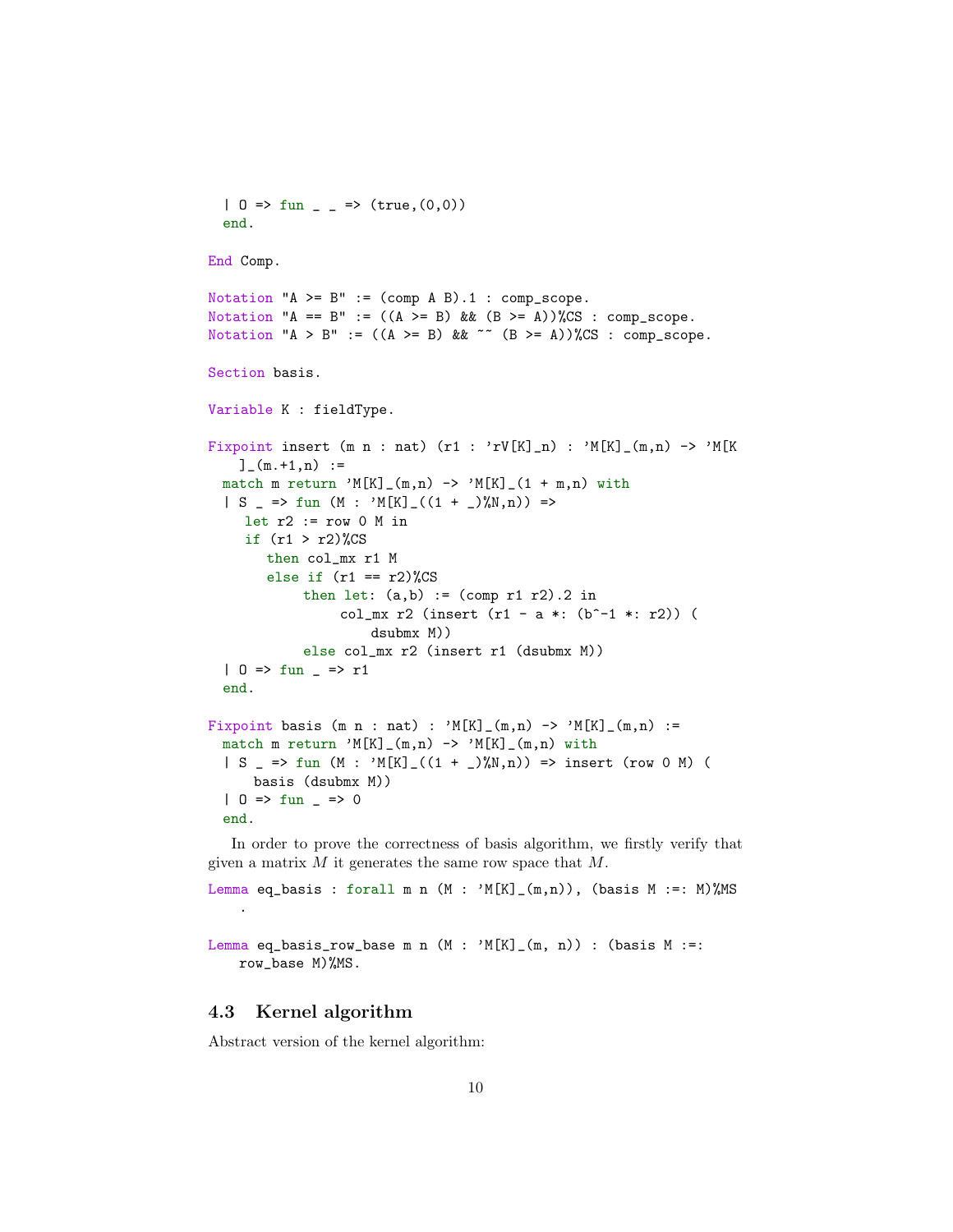```
Fixpoint ker_step (m n : nat) {struct n} :=
  match n return
     M[K]_{-}(1+m,1+n) \rightarrow (M[K]_{-}(1+n) * M[K]_{-}(m,n) * K * 'cV[K]_{-}m)+
                        ('M[K]_{m, 1 + n)) with
  | S n' => fun (M: 'M[K]_{-}(1 + _{-.} 1 + _{..})) =>
    let: a := M 0 0 in
      if a == 0 then
        match ker_step _ _ (rsubmx M) with
           | inl (((P,R),a),c) =>
               (* let: P' := \text{tperm\_mx } 0 1 *m block_mx (1%; M: 'M_1)0 0 P *let: P' := xcol 1 0 (block_mx (1\frac{0}{0}:M: M_1) 0 0 P)
              in inl (((P',row\_mx (dlsubmx M) R),a),c)| inr R \Rightarrow \text{inv} (row_mx (dlsubmx M) R)
         end
      else
         let R := drsubmx M - (a^-1) *: (dlsubmx M *m ursubmx M)
             in
        let D := block_mx 1%:M (-(a^2-1)*: (ursubmx M)) 0 1%:M in
          inl ((D,R),a), dlsubmx M)
  | _ => fun (M: ^{\prime}M[K] _ (1 + m, 1 + 0)) =>
          let: a := M 0 0 in
            if a == 0 then
              inr (dsubmx M)
            else
              inl (((1, 1, 0), a),dsubmx M)
   end.
Fixpoint ker_dep (m n:nat) {struct m} :=
  match n,m return 'M[K]_(m,n) -> {p: nat & 'M[K]_(p,m)} with
      | S n', S m' => fun (M: 'M[K]_(1 + _, 1 + _)) =>
        match ker_step M with
           | inl (((P,R),a),c) =>
              let (q, Y) := \ker _{d}ep _ _ R in
                 existT (fun p \Rightarrow 'M[K](p, 1+m'))q (row_mx (- (a^- - 1) *: (Y * m c)) Y)| inr R => let (q, Y) := ker_dep _ _ R in
                 existT (fun p \Rightarrow 'M[K](p,1+m'))(q.+1) (block_mx (1%:M: 'M_1) 0 0 Y)
         end
      | 0, => fun = => existT (fun p => ^{\circ}M[K] (p,m)) m (1%:M)
      | _{-1} => fun _{-} => existT (fun p => 'M[K] (p,0)) 0 0
  end.
```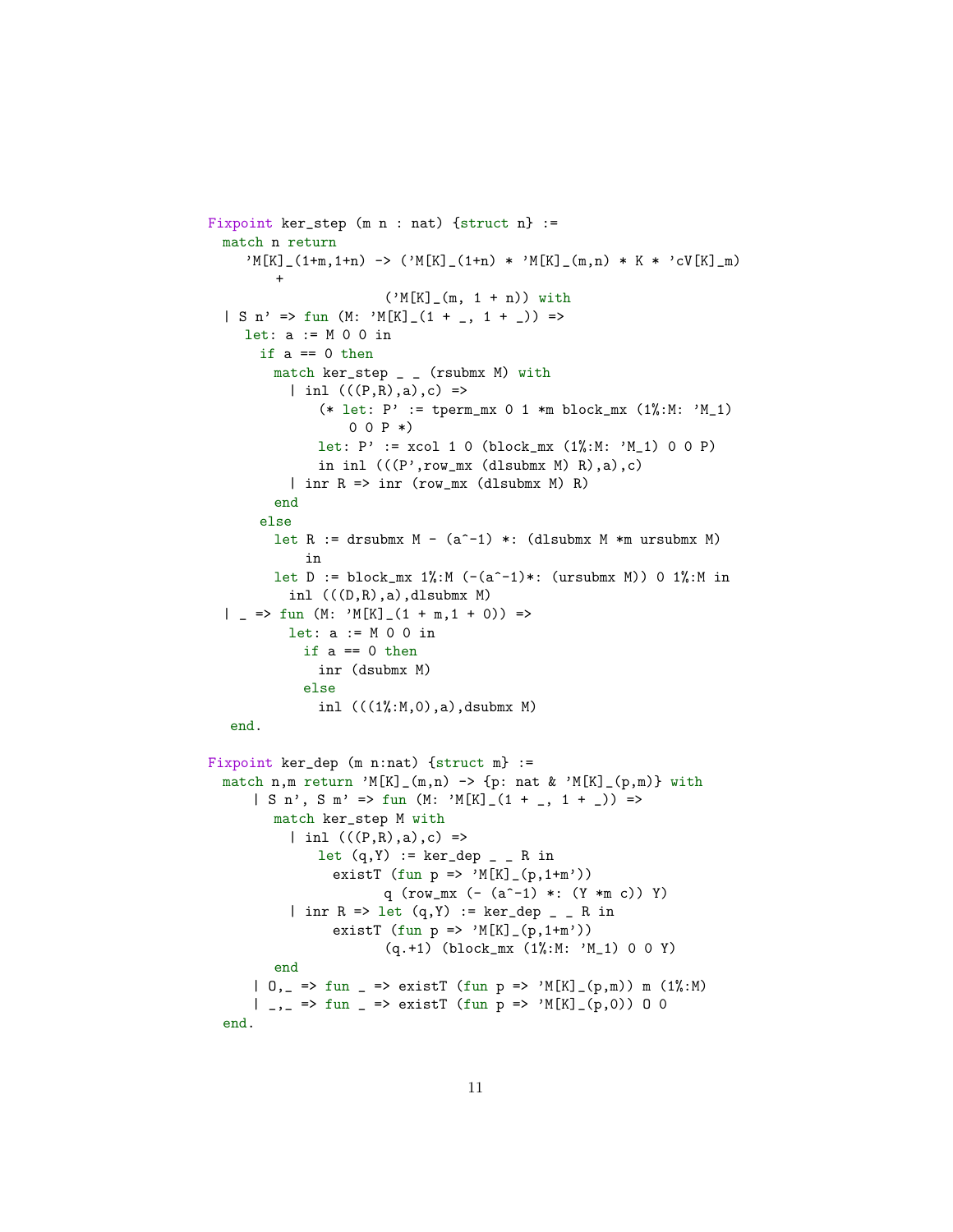Definition ker (m n : nat)  $(M : 'M[K]_-(m,n))$  := projT2 (ker\_dep M ).

The main properties of the ker algorithm are the following ones.

Lemma eqmx\_ker m n  $(M : 'M[K]_-(m,n))$  : (ker M :=: kermx M)%MS.

```
(* A \leq B \leq > exists Y, A = Y *m B *)
```

```
Lemma sub_kerP m n p (M : 'M[K]_-(m,n)) (X : 'M[K]_-(p,m)) :
 reflect (X *m M = 0) (X \leq \ker M)%MS.
```

```
Lemma ker_row_free : forall m n (M: 'M[K]_(m,n)), row_free (ker M
   ).
```
Executable version of the kernel, which is straightforward from the abstract one.

```
Fixpoint ker_seqmx_step (m n : nat) (M : seqmatrix CK)
  : (seqmatrix CK * CK * seqmatrix CK) + (seqmatrix CK) :=
 match n with
 | S n' \Rightarrowlet a := M 0 0 inif a == zero CK then
        match ker_seqmx_step m n' (rsubseqmx 1 M) with
          | inl ((R,a),c) \Rightarrow inl ((row\_seqmx (dlsubseqmx 1 1 M) R)),a),c)
          | inr R => inr (row_seqmx (dlsubseqmx 1 1 M) R)
        end
     else
        let R := subseqmx (drsubseqmx 1 1 M) (scaleseqmx (cinv a)
                     (mulseqmx (dlsubseqmx 1 1 M) (ursubseqmx 1 1
                         M))) in
          inl ((R,a),dlsubseqmx 1 1 M)
 | = \gelet a := M 0 0 in
     if a == zero CK then inr (dsubseqmx 1 M) else inl ((seqmx0
         CK m n,a),dsubseqmx 1 M)
 end.
Fixpoint ker_seqmx_dep (m n:nat) (M : seqmatrix CK) {struct m} :
   seqmatrix CK :=
 match n,m with
   | S n', S m' =>
        match ker_seqmx_step m' n' M with
          | inl ((R,a),c) =>
              let Y := ker_seqmx_dep m' n' R in
              row_seqmx (scaleseqmx (opp (cinv a))
```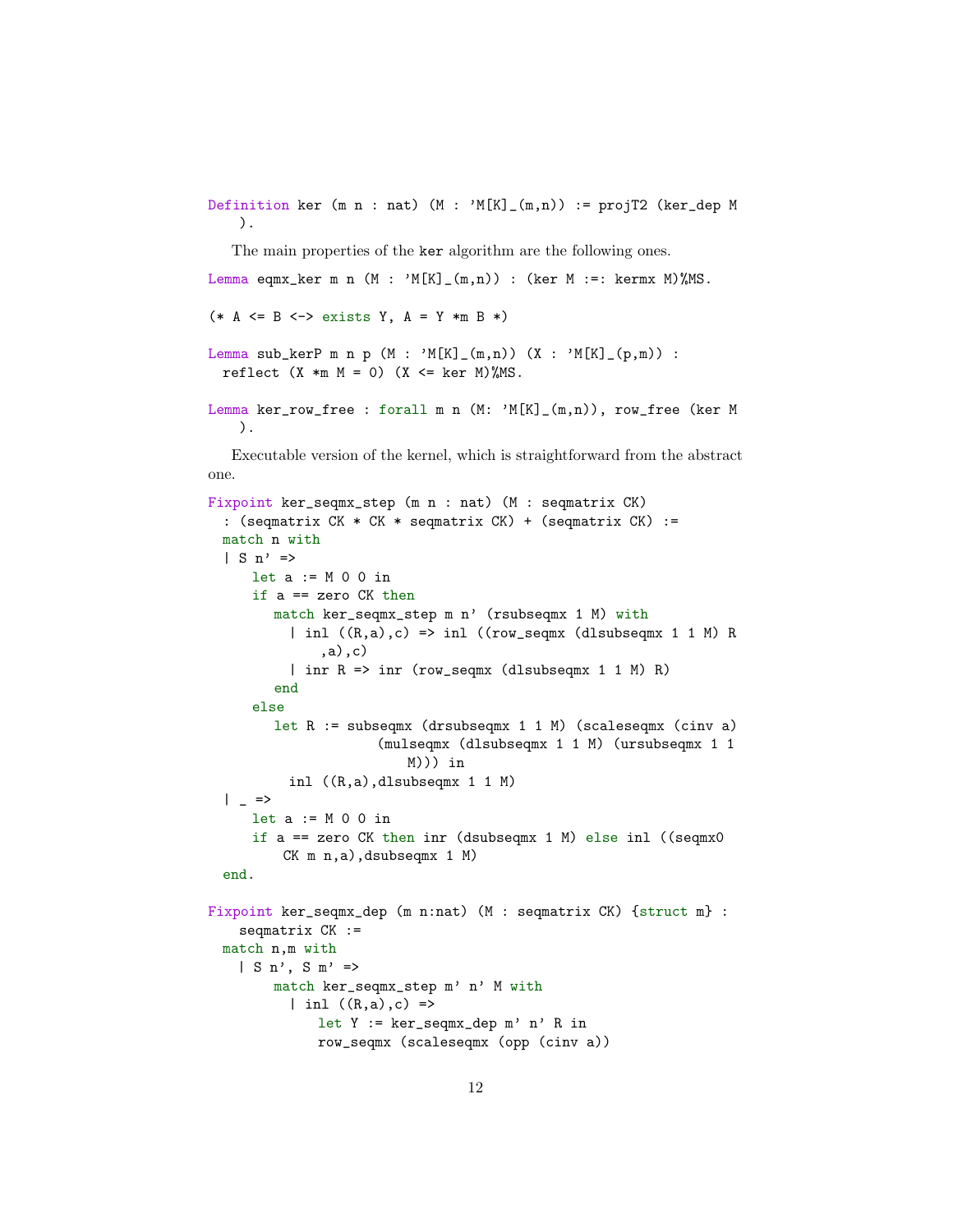```
(* A trick to avoid the problem with zero
                         size in mulseqmxE... *)
                     (if m' == 0 then seqmx0 ( size Y) 1 else
                        mulseqmx Y c)) Y
        | inr R => let Y := ker_seqmx_dep m' n R in
                  block_seqmx (seqmx1 _ 1) (seqmx0 _ 1 m') (
                      seqmx0 _ (size Y) 1) Y
      end
   | 0, | = > seqmx1 | m
   |_{-1} => seqmx0 - 0 0
end.
```
We prove that the abstract and concrete versions of the kernel are equivalent module a change of domain.

```
Lemma ker_seqmx_depE : forall m n (M : 'M[K]_-(m,n)),
 seqmx_of_mx (ker M) = ker_seqmx_dep m n (seqmx_of_mx _M).
```
### 4.4 Formalization of persistent homology

Definition of a Persistent Homology groups.

```
Variable (K : fieldType).
Variables (V1 V2 V3 V4 : vectType K)
         (f : linearApp V1 V2) (g : linearApp V3 V4)
         (i : linearApp V1 V4).
Hypothesis (i_inj : injective i).
Definition PHomology := ((i @: (lker f)) :\: ((limg g) :&: (i @:
    (lker f))))%VS.
  A explicit formula to compute the persistent betti numbers.
Definition PBetti := \dim PHomology.
Lemma PBettiE_2 :
 PBetti = vdim V1 - \dim (limg f) - (\dim (limg g) +
             (vdim V1 - \dim (limg f)) - \dim ((limg g) + (i @: (lker f)))).
```
Vector spaces as SSREFLECT matrices, so to compute the dimension we just compute the rank.

```
Variable K : fieldType.
Variable (v1 v2 v3 v4 : nat).
Definition V1 := (matrixVectType K 1 v1).
Definition V2 := (matrixVectType K 1 v2).
```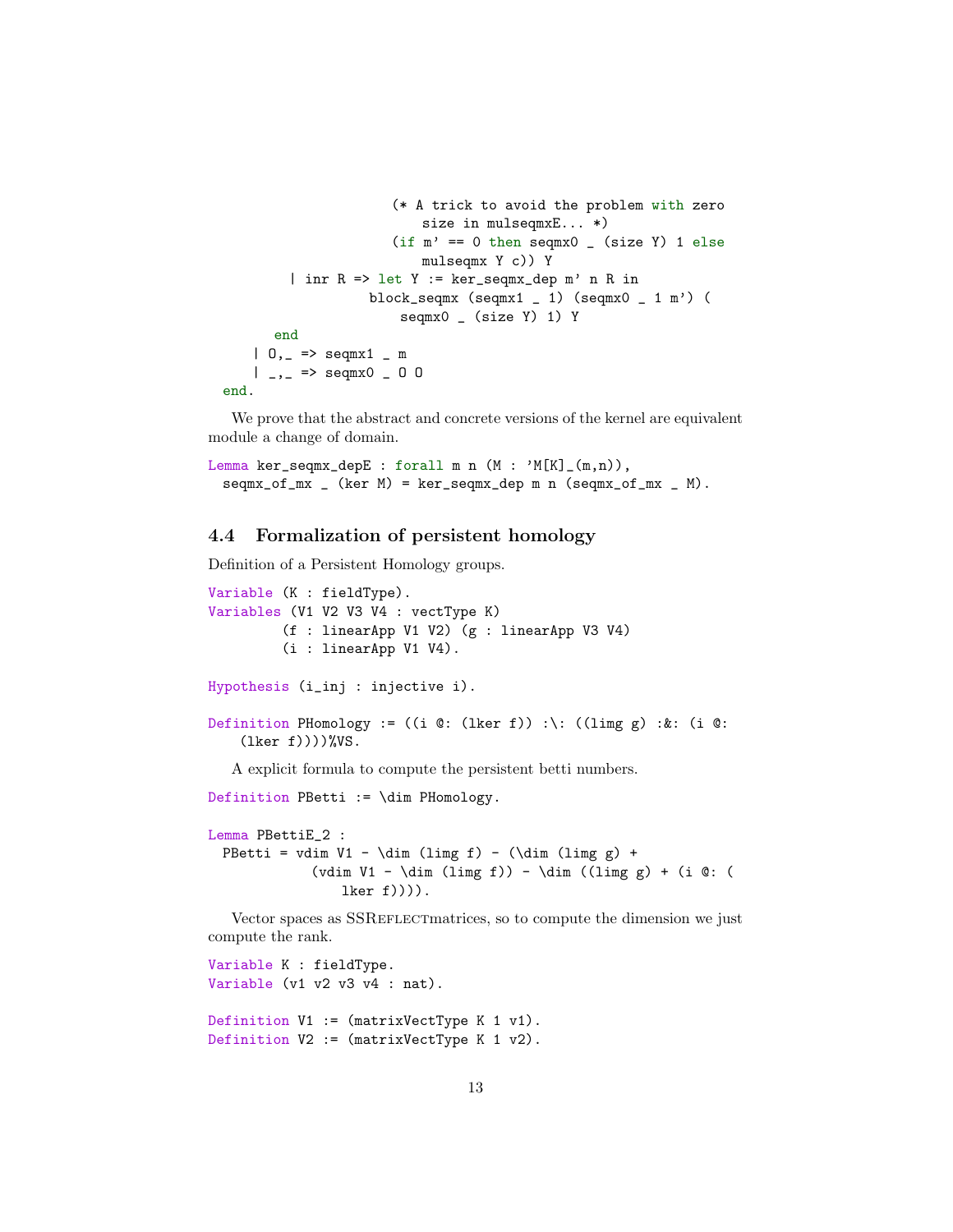```
Definition V3 := (matrixVectType K 1 v3).
Definition V4 := (matrixVectType K 1 v4).
Variable (mxf: 'M[K]_(vdim V1,vdim V2)) (mxg : 'M[K]_(vdim V3,
   vdim V4))
        (mxi : 'M[K]_(vdim V1, vdim V4)).Definition PBetti_rank :=
   (v1 - \rank mxf - (\rank mxg + (v1 - \rank mxf) -\rank (col_mx mxg (projT2 (ker_dep mxf) *m mxi))))%N.
  Correctness of PBetti_rank.
Lemma dimHomologyrankE : injective (LinearApp mxi) ->
 PBetti_rank = PBetti (LinearApp mxf) (LinearApp mxg) (LinearApp
      mxi).
   Computable version of persistent betti numbers.
Variable (K : fieldType).
Variable (CK : cunitRingType K).
Variable (v1 v2 v3 v4 : nat).
Definition W1 := (matrixVectType K 1 v1).
Definition W2 := (matrixVectType K 1 v2).
Definition W3 := (matrixVectType K 1 v3).
Definition W4 := (matrixVectType K 1 v4).
Definition ex_PBetti (mxf mxg mxi : seqmatrix CK) :=
 let rf := rank v1 v2 mxf in
 let rg := rank v3 v4 m xg inv1 - rf - (rg + (vl - rf) -rank (v3 + size (ker_seqmx_dep v1 v2 mxf)) v4
      (col_seqmx mxg (mulseqmx (ker_seqmx_dep v1 v2 mxf) mxi))).
   Correctness of ex_PBetti.
Lemma ex_PBetti_rank_PBetti_rank_E :
 forall (mxf: 'M[K]_(vdim W1, vdim W2)) (mxg : 'M[K]_(vdim W3,
     vdim W4))
        (mxi : 'M[K]_(vdim W1, vdim W4)),
  ex_PBetti (seqmx_of_mx CK mxf) (seqmx_of_mx CK mxg) (
      seqmx_of_mx CK mxi) =
  PBetti_rank mxf mxg mxi.
```
We reuse previous developments: incidence matrices [\[4\]](#page-16-4), homology [\[2\]](#page-16-2), CoqEAL library [\[1\]](#page-16-1).

We define the notions of filtration of simplicial complexes: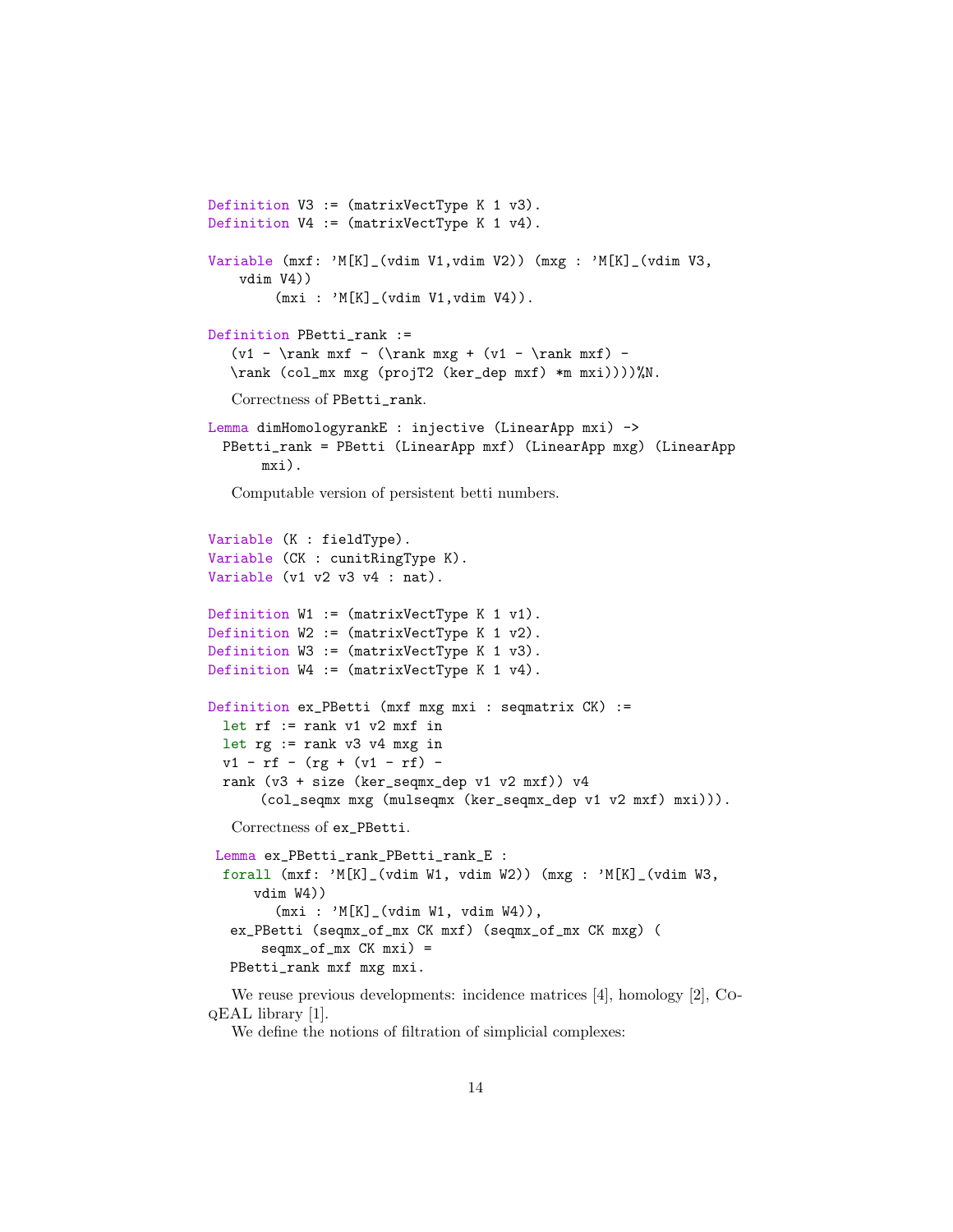```
Variable V : finType.
(* Filtration definifition *)
Definition filtration (f : seq {set simplex V}) :=
    (forall x, x \in f -> simplicial_complex x) /\
    (forall i j, i \leq j \to i \leq size f \Rightarrow j \leq size f \Rightarrow (nth set0 f
         i) \subset (nth set0 f j)).
```
inclusion matrices:

```
Variables Left Top : seq (simplex V).
Definition inclusionMatrix :=
 \matrix (i \leq m, j \leq n)if (nth set0 Left i == nth set0 Top j) then 1 else 0:bool.
Variable (V:finType) (p k i:nat) (f: (seq {set (simplex V)})).
Hypothesis f_is_filtration : filtration f.
Hypothesis i_is_in_filtration : i < size f.
Hypothesis i_add_p_is_in_filtration : i+p < size f.
Definition inclusion_mx :=
 inclusionMatrix (vdim (incidencematrices.V1 (nth set0 f i) k
     .+1))
                (vdim (incidencematrices.V2 (nth set0 f (i + p))
                    k)(enum (n_k_simplices i))
                (enum (n_k_simplices (i+p))).
```
We prove that the linear application associated with the inclusion matrix is injective.

```
Lemma injective_LinearApp_inclusion_mx : injective (LinearApp (
   inclusion_mx)).
```
Subsequently, we define persistent betti numbers associated with a filtration and prove the correctness of such a definition.

Section persistent\_incidence\_mx.

Open Local Scope ring\_scope.

```
Variable (V:finType) (p k i:nat) (f: (seq {set (simplex V)})).
Hypothesis f_is_filtration : filtration f.
Hypothesis i_is_in_filtration : i < size f.
Hypothesis i_add_p_is_in_filtration : i+p < size f.
```

```
Definition p_persistent_k_betti_K_i :=
```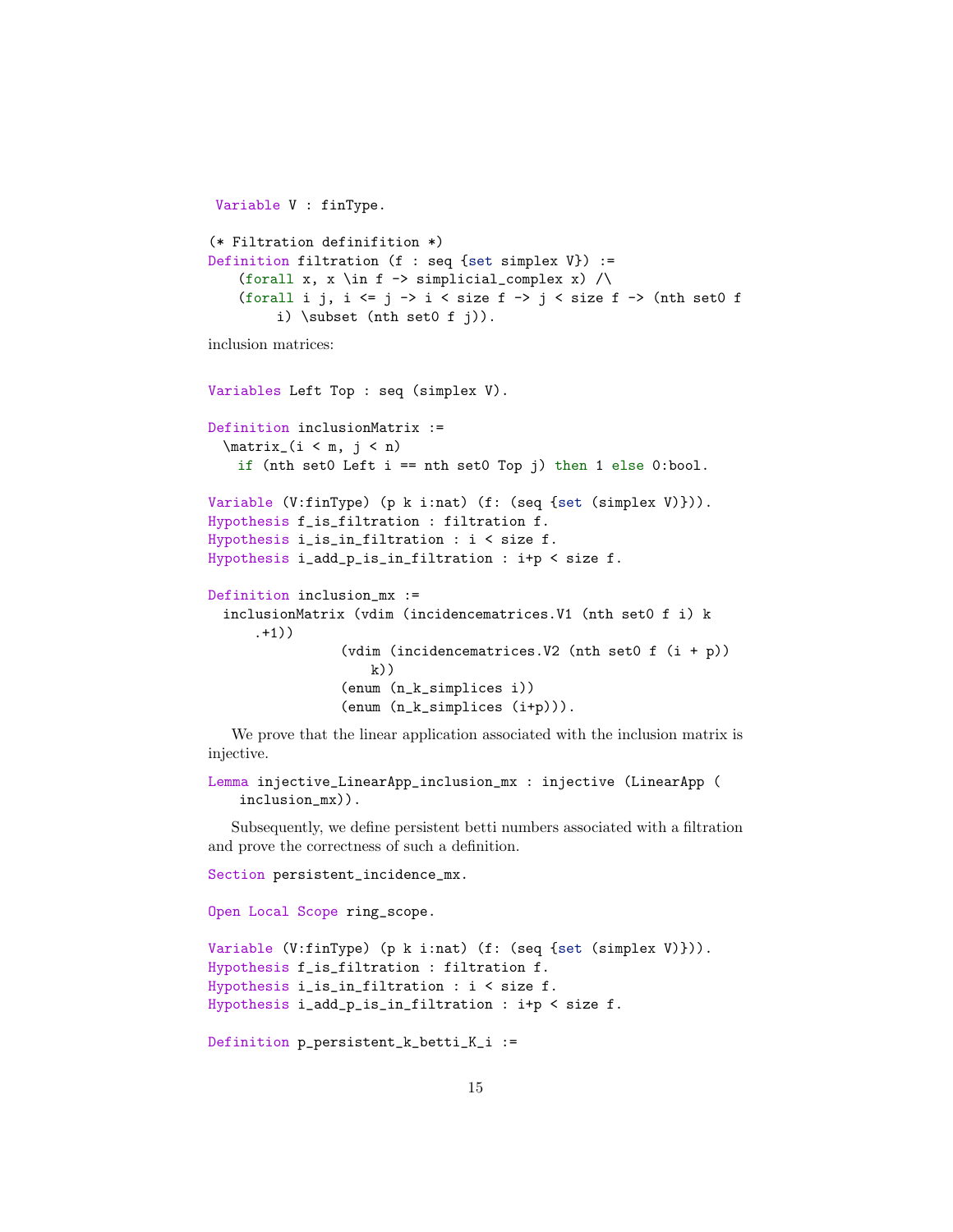```
PBetti_rank (incidence_mx_n (nth set0 f i) k.+1)
              (incidence_mx_n (nth set0 f (i+p)) k)
              (inclusion_mx p k i f).
Lemma p_persistent_k_betti_K_iE :
 p_persistent_k_betti_K_i =
 PBetti (LinearApp (incidence_mx_n (nth set0 f i) k.+1))
              (LinearApp (incidence_mx_n (nth set0 f (i+p)) k))
              (LinearApp (inclusion_mx p k i f)).
Proof.
rewrite /p_persistent_k_betti_K_i dimHomologyrankE //.
by apply : injective_LinearApp_inclusion_mx.
Qed.
```
We define the executable counterpart of inclusion matrices.

```
Variable V : finType.
Variable leT : rel V.
Hypothesis tr_leT : transitive leT.
Hypothesis irr_leT : irreflexive leT.
Hypothesis t_leT : total leT.
Variable filtration_faces : seq (seq (seq V)).
Variable n i p: nat.
Hypothesis Hisize : i < size filtration_faces.
Hypothesis Hipsize : i+p < size filtration_faces.
Hypothesis Hfaces : all (fun s => all (sorted leT) s)
   filtration_faces.
Hypothesis Hfaces_uniq : all (fun s => all uniq s)
   filtration_faces.
Definition ex_inclusion_mx :=
 let ex_boundaries := (ex_n_simplices (nth nil filtration_faces
     (i+p)) n) in
  (map (fun x \Rightarrow map (fun y \Rightarrow if x = y then 1 else 0:bool)
     ex_boundaries) (ex_n_simplices (nth nil filtration_faces i)
     n)).
Definition InM := inclusionMatrix
                   (vdim (incidencematrices.V2 (sc_set (nth nil
```

```
filtration_faces i)) n))
```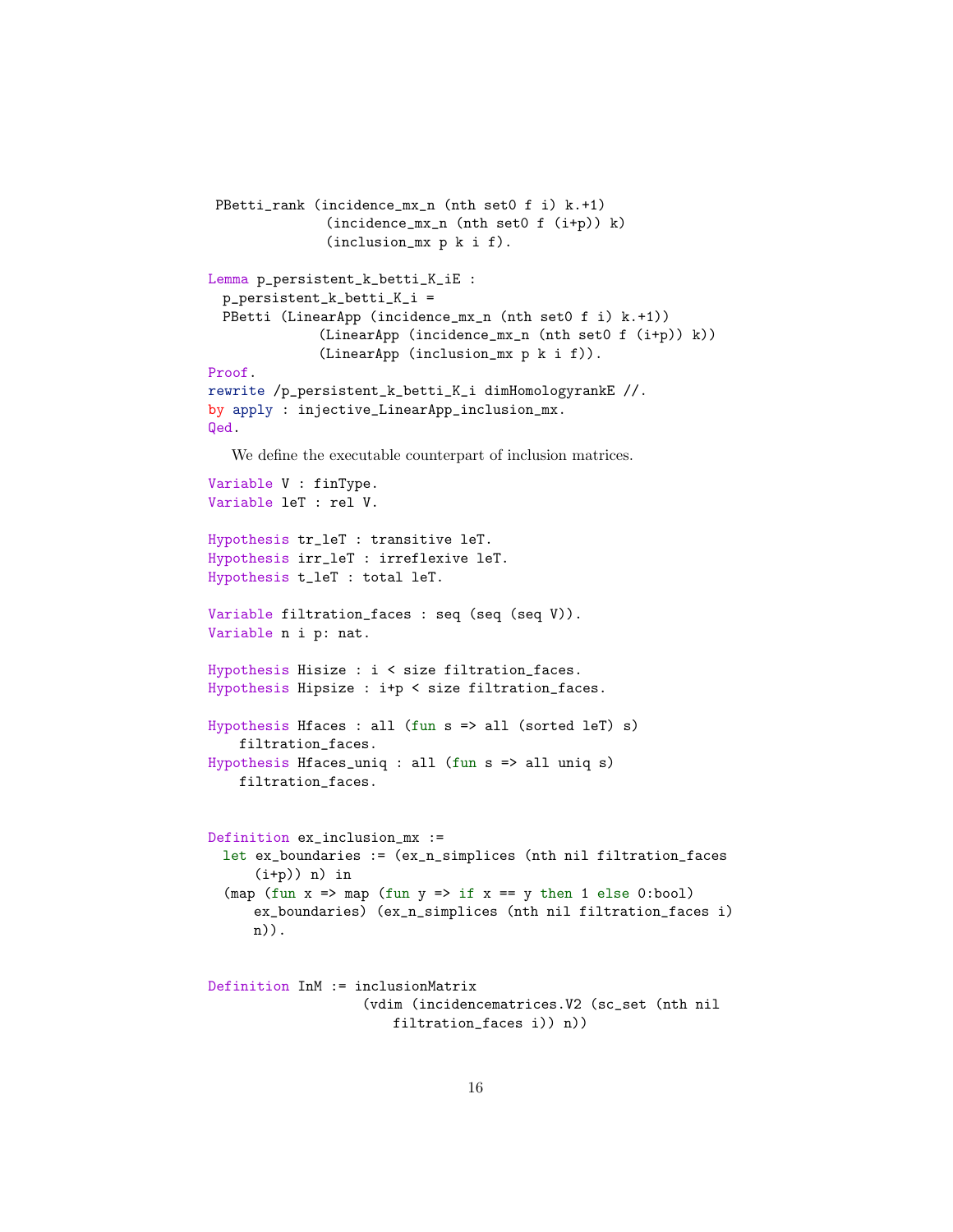```
(vdim (incidencematrices.V2 (sc_set (nth nil
   filtration_faces (i+p))) n))
(n_simplices_seq (nth nil filtration_faces i)
   n)
(n_simplices_seq (nth nil filtration_faces (i+
   p)) n).
```
Correctness of the executable version of inclusion matrices:

Lemma InME : ex\_inclusion\_mx = seqmx\_of\_mx \_ InM.

Executable persistent betti numbers of a filtration.

```
Definition ex_p_persistent_k_betti_K_i :=
ex_PBetti
   (size (ex_incidence_mx (nth nil f i) k.+1))
   (size (rowseqmx (ex_incidence_mx (nth nil f i) k.+1) 0))
   (size (ex_incidence_mx (nth nil f (i+p)) k))
   (size (rowseqmx (ex_incidence_mx (nth nil f (i+p)) k) 0))
   (ex_incidence_mx (nth nil f i) k.+1)
   (ex_incidence_mx (nth nil f (i+p)) k)
   (ex_inclusion_mx f k i p).
```
## References

- <span id="page-16-1"></span>[1] M. Dénès, A. Mörtberg, and V. Siles. A refinement-based approach to computational algebra in Coq. In Proceedings Interactive Theorem Proving 2012 (ITP'2012), Lectures Notes in Computer Science, 2012.
- <span id="page-16-2"></span>[2] J. Heras, M. Dénès, G. Mata, A. Mörtberg, M. Poza, and V. Siles. Towards a certified computation of homology groups for digital images. In Proceedings 4th International Workshoph on Computational Topology in Image Context (CTIC'2012), volume 7309 of Lectures Notes in Computer Science, pages 49–57, 2012.
- <span id="page-16-3"></span>[3] J. Heras, G. Mata, and J. Rubio. Neuronal structure detection using persistent homology, 2012. [https://esus.unirioja.es/psycotrip/archivos\\_](https://esus.unirioja.es/psycotrip/archivos_eventos/stacks_persistence.pdf) [eventos/stacks\\_persistence.pdf](https://esus.unirioja.es/psycotrip/archivos_eventos/stacks_persistence.pdf).
- <span id="page-16-4"></span>[4] J. Heras, M. Poza, M. Dénès, and L. Rideau. Incidence simplicial matrices formalized in Coq/SSReflect. In Proceedings 18th Symposium on the Integration of Symbolic Computation and Mechanised Reasoning (Calculemus'2011), volume 6824 of Lectures Notes in Computer Science, pages 30– 44, 2011.
- <span id="page-16-0"></span>[5] J. Heras, M. Poza, and J. Rubio. Verifying an algorithm computing Discrete Vector Fields for digital imaging. In Proceedings Calculemus 2012, volume 7362 of Lectures Notes in Computer Science, pages 215–229, 2012.